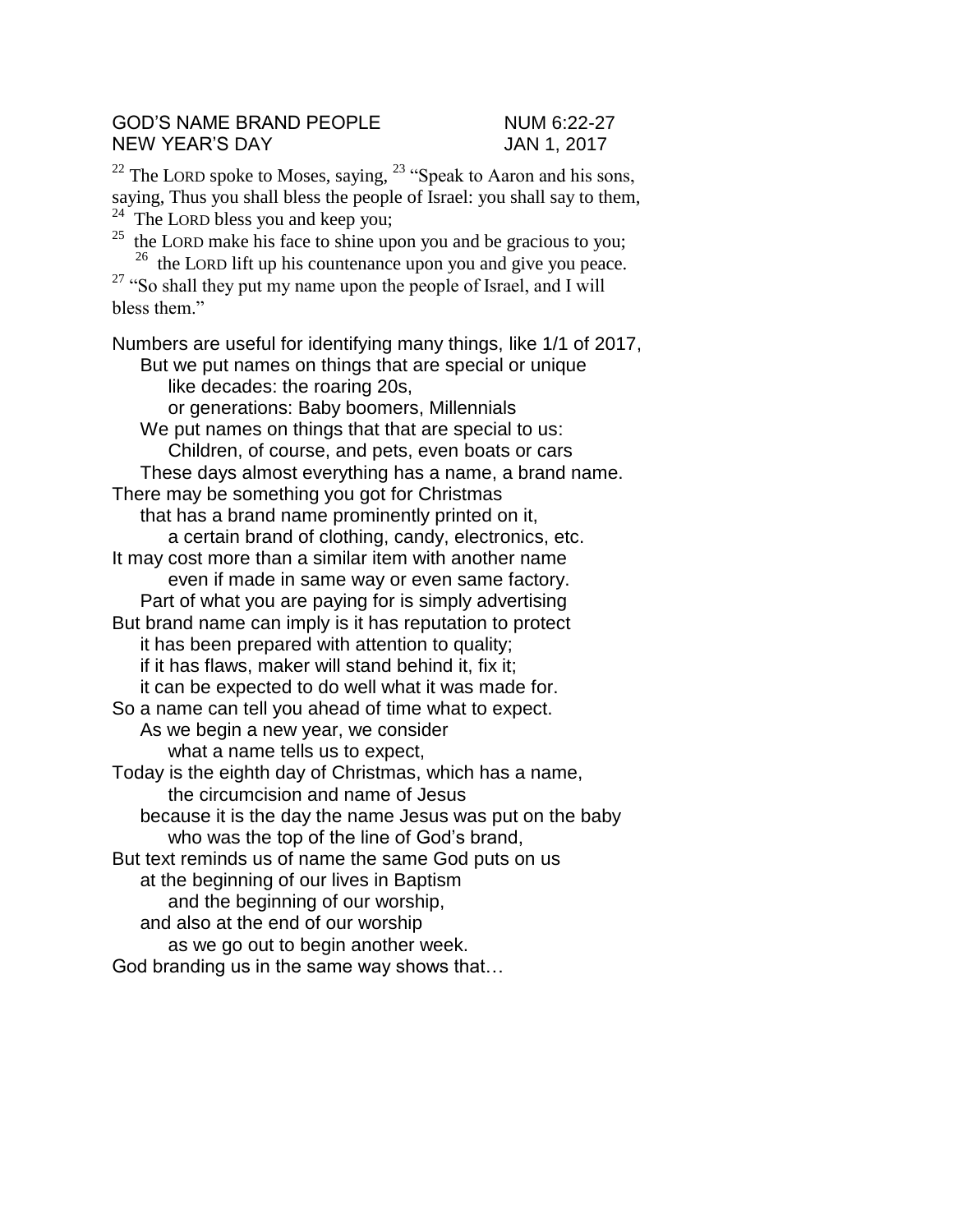GOD CARES FOR AND KEEPS US FOR THE FUTURE GOD LOVES AND FORGIVES US FOR THE PAST GOD PAYS ATTENTION AND EQUIPS US FOR USE

GOD CARES FOR AND KEEPS US FOR THE FUTURE  $24$  The LORD bless you and keep you;

In old west, cattle were marked with a brand to identify which ranch they belonged to: triple Z, bar X, lazy X, circle T, so if it was lost or stolen, it could be reclaimed. In O.T., God gave Abraham & Israel new names to remind them of his special plans for them. his he also gave them mark, circumcision, to identify them as special people that he intended to keep. With this came the promise of his care & blessings and promise they would be blessing to others. Jewish boys were always circumcised on  $\bar{8}^{th}$  day and traditionally this is when they were given their name. Both circumcision and name identified Jesus as one who was part of God's plan. Circumcision was parallel to Christian baptism A name is put on us, not just name given by parents, showing we belong to them & are special to them, but name of God, Father, Son & Holy Spirit, & sign of cross, which makes us part of special people of God. As parents take care of helpless child because it is theirs, God promises to take care of us as his helpless children. We use triune name of God at beginning of worship to remind us whose we are and who speaks to us here. Martin Luther initiated also ending worship with words God used to put his name on his people to remind us God goes with us to keep doing good for us and to remind us he wants to keep us as his own. He claims and intends to keep us from that old rustler, the devil, who wants to lead us off with his lies & false promises. and keep us from wandering off to blend in with the wild ways of the world. The one true God is the only one who is to be Lord of our life. We are to trust only in the one named Jesus to save us and assure us of God's blessings, especially the blessing only Jesus can give: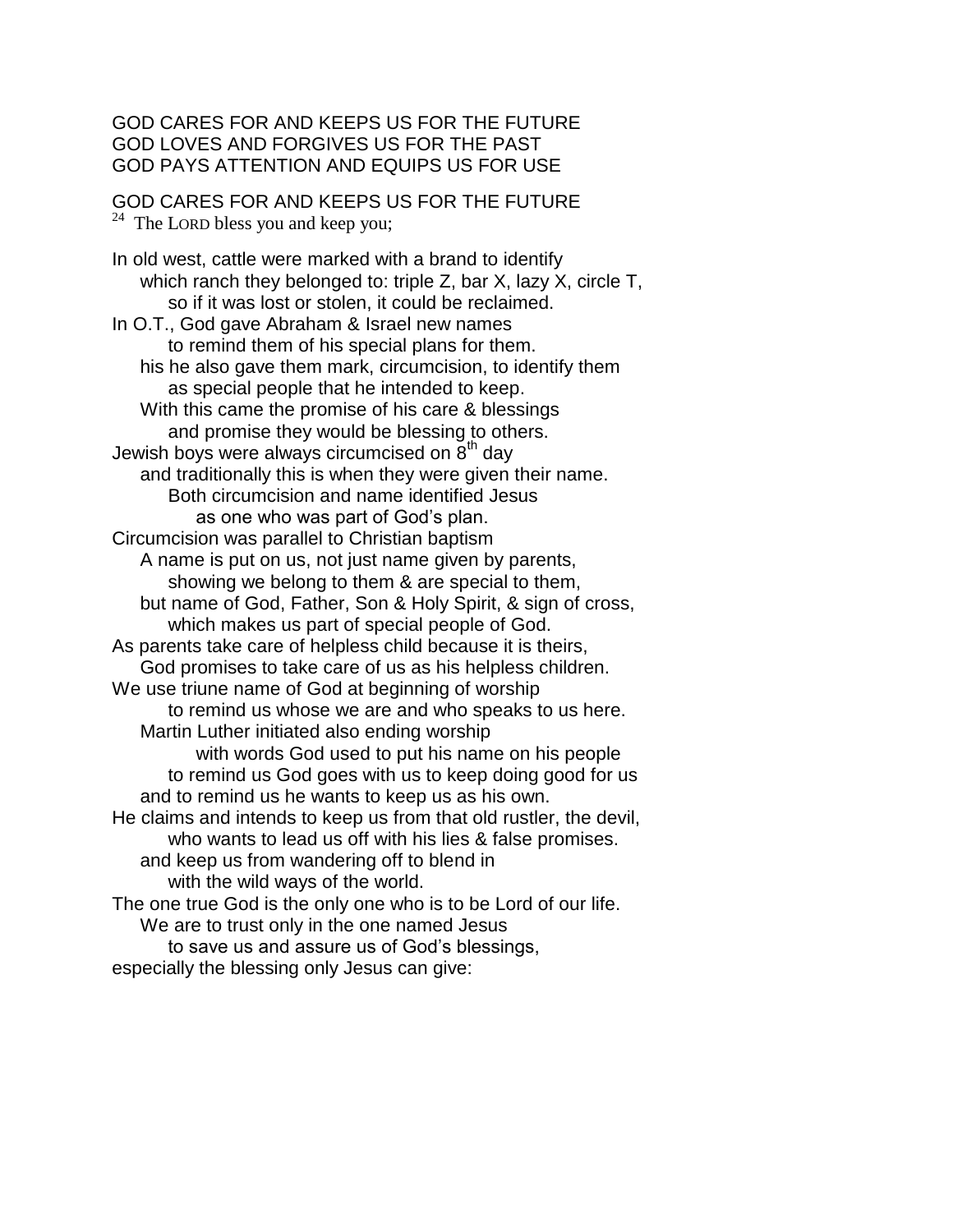## GOD LOVES AND FORGIVES US FOR THE PAST

 $^{25}$  the LORD make his face to shine upon you and be gracious to you;

Names can have both positive and negative connotations. Years ago, makers of Chevrolet Nova were disappointed to learn Nova in Spanish means "doesn't go." Now lot of research goes into developing brand names to be sure they are both unique and positive. Parents naming children usually try to do same thing. Some names become popular because someone else with that name has become well known in a good way. Parents may also use special affectionate pet names. God's name in benediction is positive sign of affection. It means his face is shining on us. Is not hard to imagine what this Hebrew expression means. A dark scowling face means one is angry or upset. A shining face is smiling, with eyes lit up, is happy God delights in you & loves you. "You" in benediction is always singular. You are special to God Is this because we are so wonderful & do wonderful things? If we look back on past year, even past week, we will see many things that show we have been unworthy of God's name. Because of defects that ruin our maker's reputation, we deserve to be recalled. But the name God puts on us means good things because of what someone else has done. God's loving attitude toward us is always because of the wonderful things he himself does. People in O.T. were aware no sinful human could see the glory of God's holy face and survive. But we can see God's shining, happy face because of God's gracious love from Jesus. Jesus has kept the whole law of God for us. This is why he first shed his blood at his circumcision and why he finished the job on the cross. Because of Jesus, we unholy people can come before the face of a holy God, confessing our sins and by pure grace receive his forgiveness in his name, that is, because he says so, as we are again marked with his cross.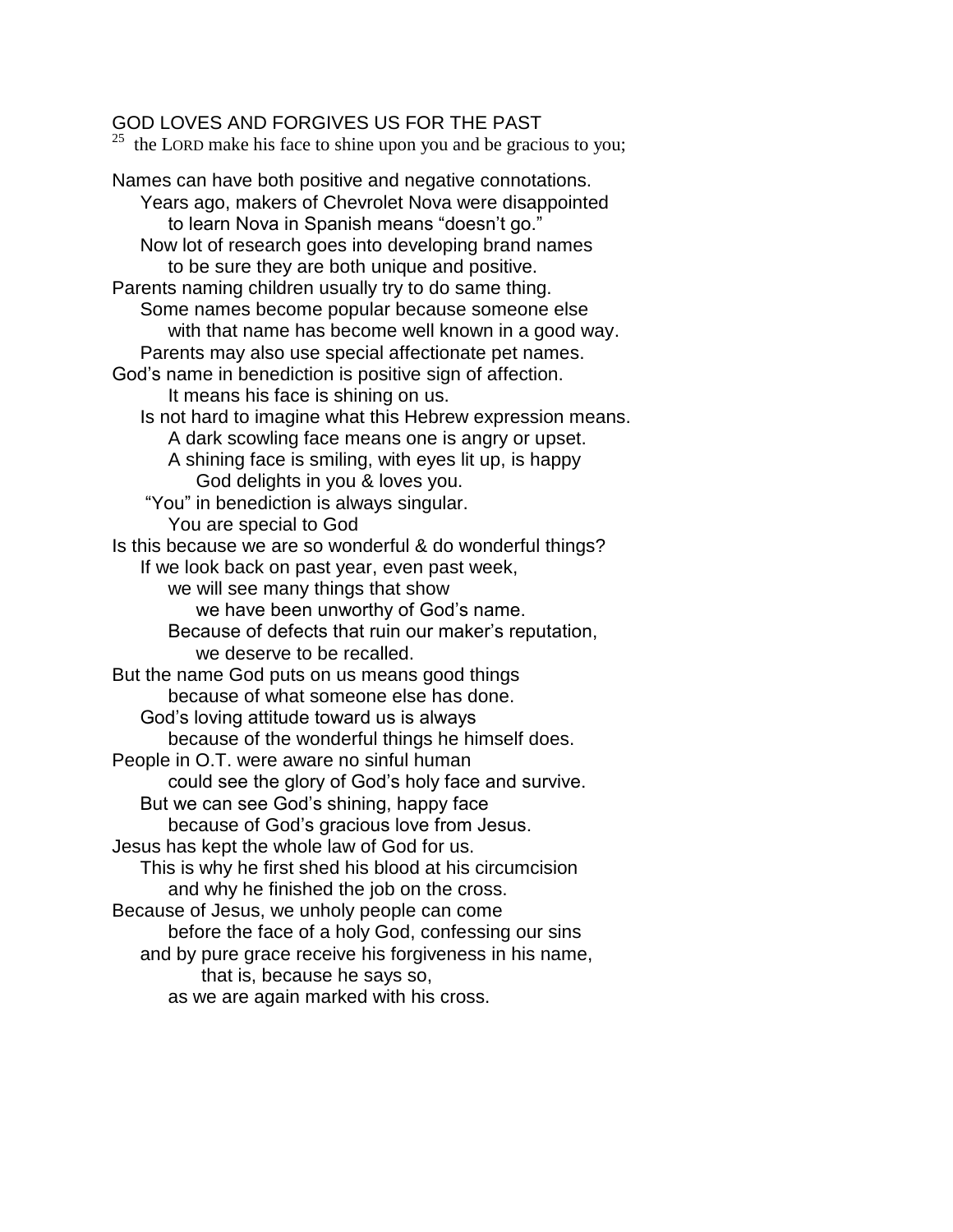Because of this we can now look at God's smiling face and be at peace as we worship & pray to him. But we can also take this peace with us as we go because GOD PAYS ATTENTION AND EQUIPS US FOR USE  $26$  the LORD lift up his countenance upon you and give you peace. One of the things our president elect does that makes money is simply allowing his name to be put on buildings & things because of the value of his brand. Names carry power. The right name written on a check or a presidential executive order has power to give things and make things happen. When God puts his name on us, he is giving us his own power to use in making things happen for him. One thing names have power to do is get attention. God gives us his name to use to call on him in prayer. If you want someone's attention, get them to look at you instead of a TV, cell phone or computer screen. This is what it means to lift up a countenance, it means to look up and pay attention. This is what God does for us. His benediction says he doesn't just send us out on our own but he is backing us up, watching over us all the time. This gives us peace and confidence. Hebrew word for peace does not just mean lack of conflict but being complete, not lacking anything. God is promising to give us all we need to be his spokesmen, people who use his name to speak boldly for and about him When God puts his name on us, he is authorizing us to speak and act in his behalf in teaching truth and in speaking his words of forgiveness. This is important for our church leaders being installed today. It is important for them to know they are responsible and authorized to speak and act in our behalf but even more important for all of us to know that we speak and act in God's behalf as people who are called by his name & use his name. He is standing behind us, watching over us. When God puts the brand of his name on us, as he does in benediction, it means